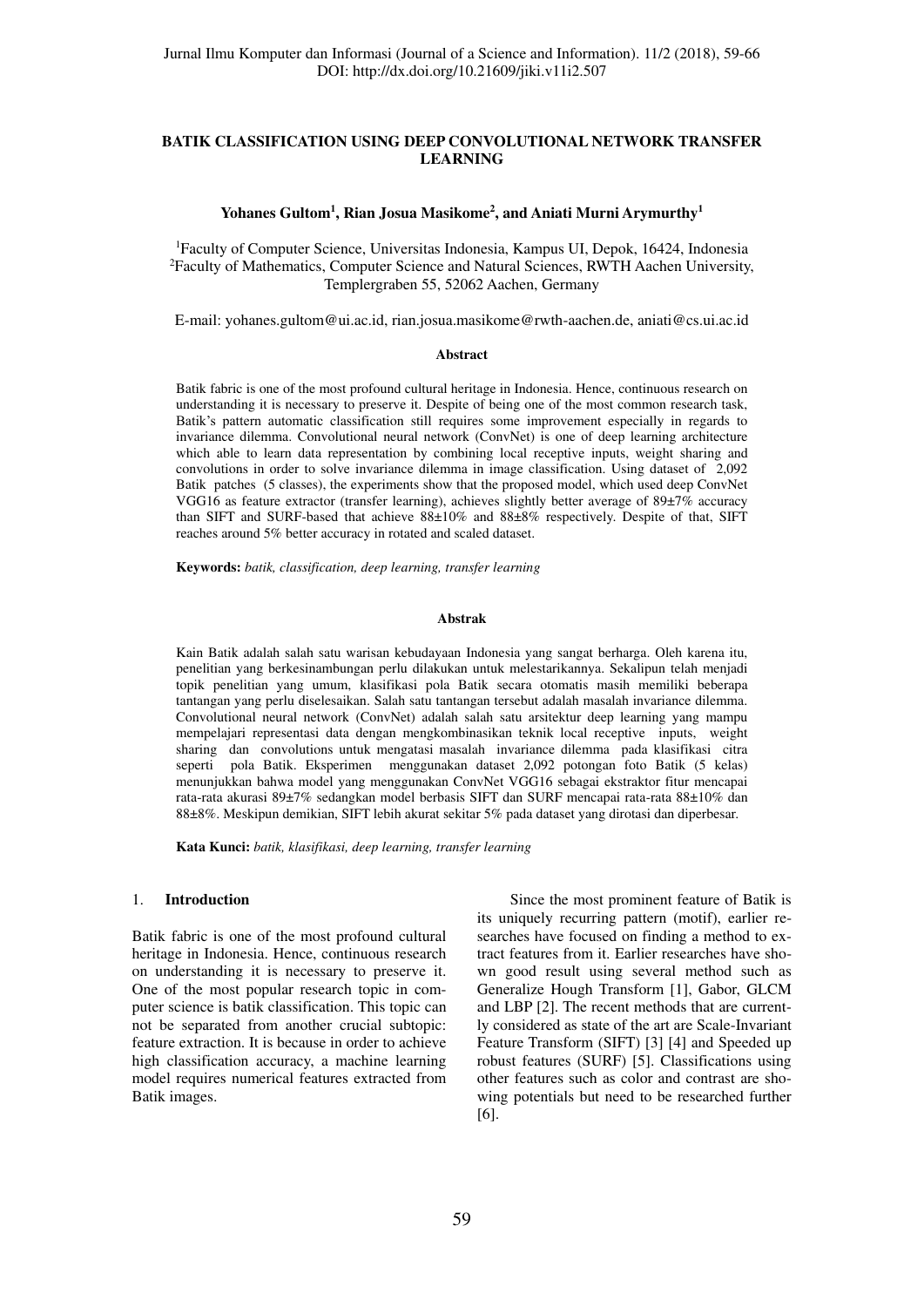**60** *Jurnal Ilmu Komputer dan Informasi (Journal of a Science and Information), volume 11, issue 2, February 2018* 



Figure 1. General Batik pattern classification, (a) Parang, (b) Kawung, (c) Ceplok, (d) Nitik, and (e) Lereng.



Figure 2. SIFT keypoint

 Deep learning based models have outperformed state-of-the-art methods in many domains including image classification and object recognition [7]. One of the deep learning models, convolutional neural network (convnet) [8], is currently considered as the state-of-the-art of image classification model as it was used as the base structure by ILSVRC-2014 top achievers [9]. Therefore convnet has potential to improve result on other image classification problems such as Batik classification.

 In this paper, we propose a neural network Batik clas- sification model that uses pre-trained deep convolutional network (VGG16) [9] as a feature extractor. Features from a dataset of five general classes of Indonesian Batik (shown in Figure 1) are extracted using VGG16, SIFT and SURF then classified using several machine learning classifiers. In order to test the capability of the model to solve invariance dilemma, tests are also done with rotated and scaled (zoomed) images.

# 2. **Methods**

Recent researches in Batik classification can be divided into two groups: (1) Researches on classification using handcrafted features and (2) researches on classification using automatically extracted features using deep learning.

### **Classification using Handcrafted Features**

Since Batik classification has been researched for quite some time, current available methods are robust enough to noise addition, compression, and retouching of the input images. However most of them are still having difficulties with variance in transformations which involve either translation, rotation, scaling or combinations of them [4]. One of the initial work on Batik Classification was done using Generalized Hough Transform (GHT) to recognize Batik motifs as part of a contentbased image retrieval (CBIR) [1]. The research focused on detection of repetitive motifs in a batik image but not yet addressed various orientations and scale.

One of the most recent research address the performance of several feature extraction methods (Gabor filter, log-Gabor filter, Gray Level Cooccurrence Matrix, and Local Binary Pattern) on rotated and scaled primitive Batik motifs [2]. It shows that applying Principal Component Analysis (PCA) to reduce dimensionality can improve the classification 17%. It also shows that applying Sequential Forward Floating Selection (SFFS) as feature selection makes the execution time 1,800 times faster.

Improvements on Batik classification were motivated by the emergence of Scale-Invariant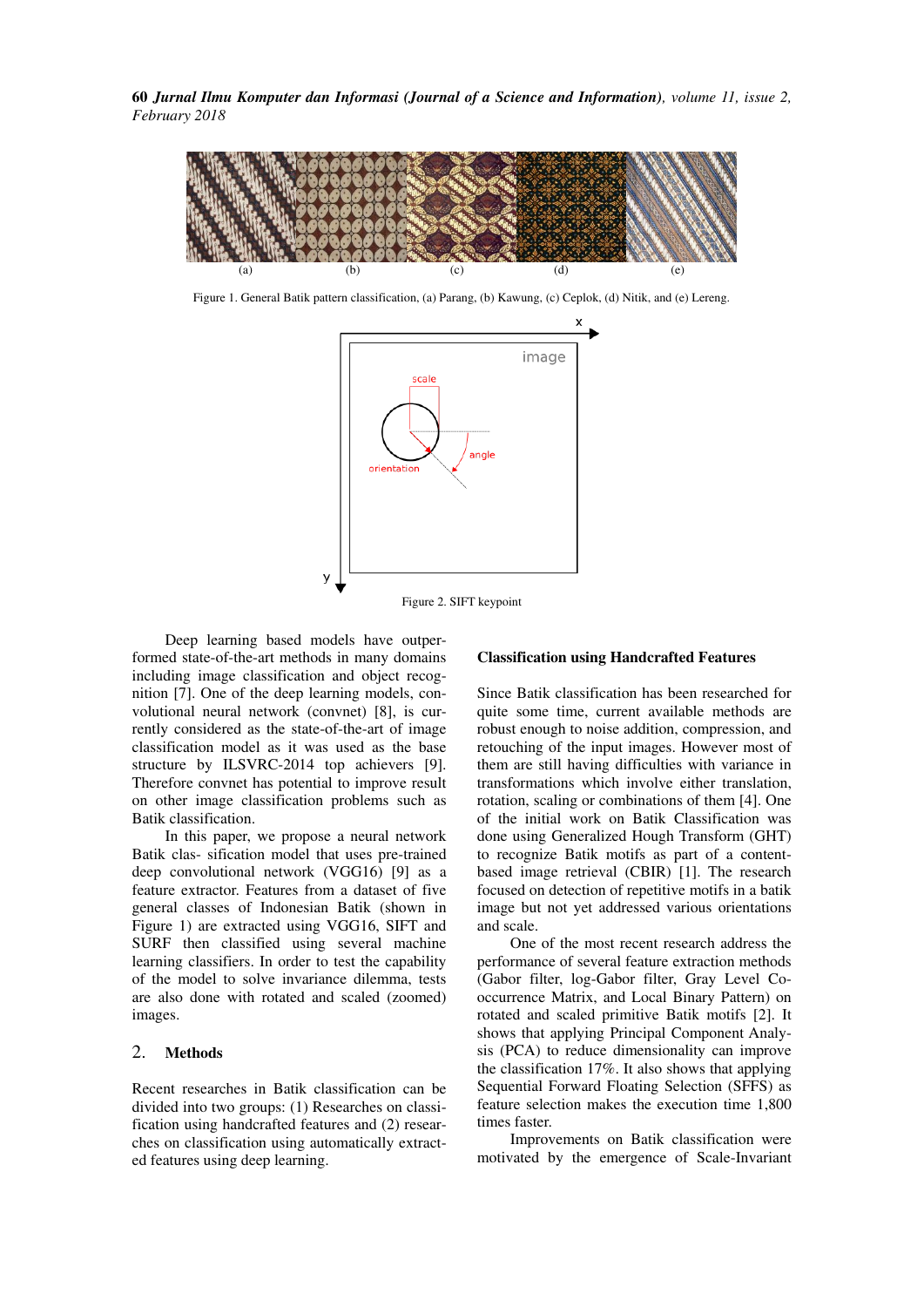

Figure 4. LeNet5convolutional network

Feature Transform (SIFT) [10] and Speeded up robust features (SURF) [11]. Both of these keypoint-based feature extraction methods are proposed to solve the transformation invariance dilemma. SIFT keypoint is a circular image region with an orientation which can be obtained by detecting extrema of Difference of Gaussian (DoG) pyramid [10]. It's defined by four parameters: center coordinates x and y, scale and its orientation (an angle expressed in radians) as shown in Figure 2. An image, for example Batik image, may contains multiple keypoints as shown in Figure 2. In order to be efficiently and effectively used as a feature for classification, the keypoint need to be represented as SIFT descriptor. By definition it is a 3-dimensional spatial histogram of the image gradients characterizing a SIFT keypoint.

Recent research proved that using SIFT descriptors to calculate similarity between Batik images can give 91.53% accuracy [4]. Voting Hough Transform was also applied to the descriptors to eliminate mismatched keypoint candidates hence improving the accuracy. This research suggested that the original SIFT descriptor matching should not be directly used to calculate similarity of Batik images due to many numbers of mismatched keypoints. This research uses fundamental templates of Batik patterns as a dataset instead of Batik photos. So it does not address issue related to noises which happen on nonprocessed images such as blur/unfocused, lightning issue, watermarks .etc.

Another research [3] proposed a classification method using support vector machine (SVM) fed by bag of words (BoW) features extracted using SIFT descriptors. In this research, SIFT descriptors also were not used directly as features for

SVM but were clustered using k-means vector quantization algorithm to build vocabularies. These visual vocabularies then used to describe each images and fed to SVM classifier. This approach is required because SIFT descriptors have high dimensionality and vary between each images. The experiment results showed high average accuracy of 97.67% for normal images, 95.47% for rotated images and 79% for scaled images. Besides that SIFT and bag of words made a good feature extractor, this research also concluded that further works need to handle scaled Batik image cases.

An earlier research [5] proved that SURF can extract transformation invariant features faster than SIFT for classification of Songket, another Indonesian traditional fabric with motifs just like Batik. Unlike the others, this research used SIFT and SURF features directly to compute the matching scores between Songket images. The scores are calculated by (1) the number of matched keypoints and (2) the average total distance of the n-nearest keypoints. The result of experiments showed that the matching accuracy with SIFT features was 92-100% and 65-97% with SURF. With SURF features, the accuracy dropped quite significant if salt and pepper noises were added while SIFT was more stable. Apparently, this one was not paying much attention to transformation variance as it did not apply transformation noise as in other research [3].

## **Classification using Deep Learning**

Deep learning is a multilayer representation learning in artificial neural network [7]. While representation learning itself is a method in machine learning to automatically extract/learn representa-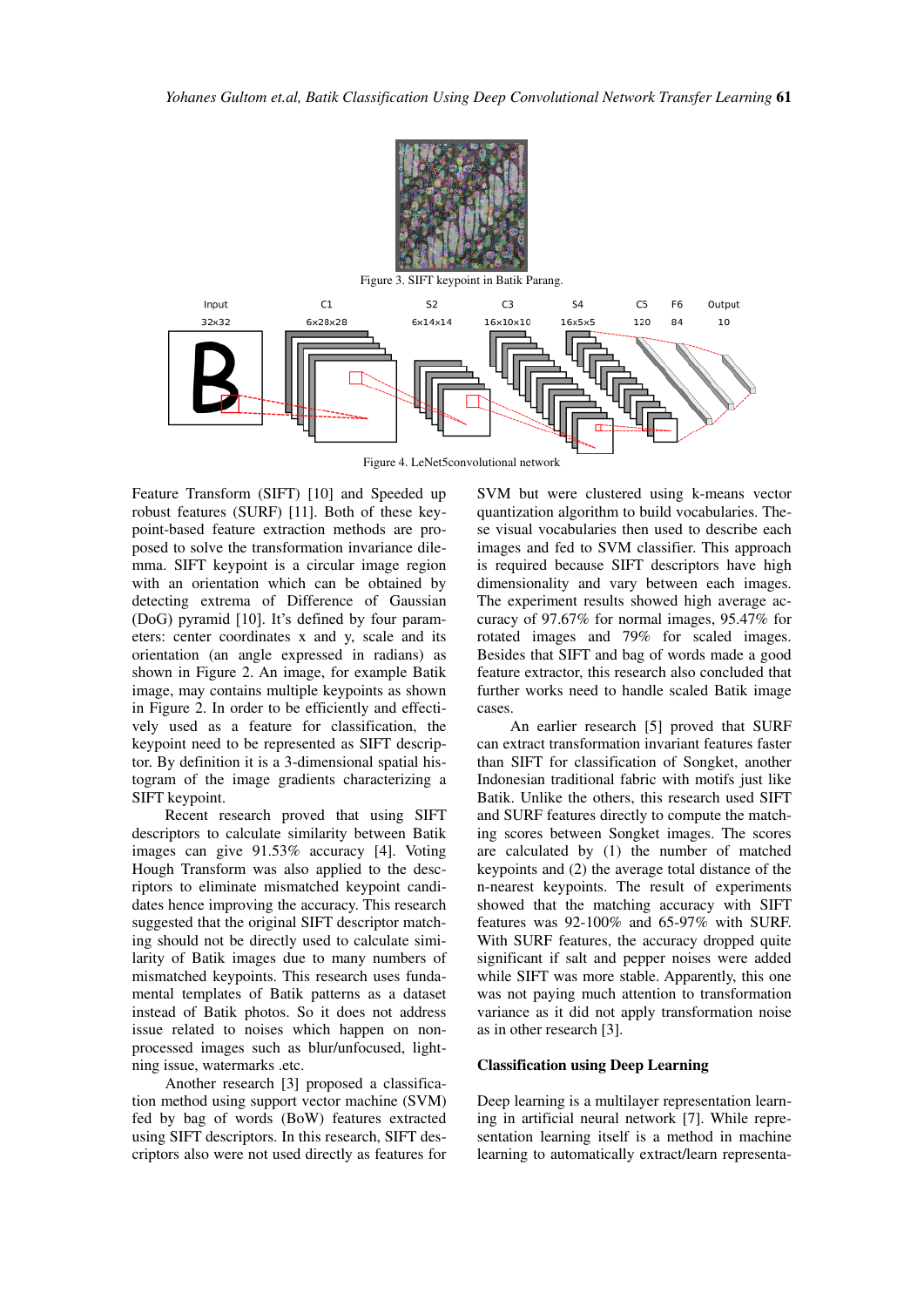**62** *Jurnal Ilmu Komputer dan Informasi (Journal of a Science and Information), volume 11, issue 2, February 2018* 



Figure 5. VGG16 deep convolutional network model of visual geometry group, Oxford.



Figure 6. Example of generation of Batik Patches

tion (features) from raw data. The representation of the raw data then can be used for recognition or classification task. Some fundamental deep learning architectures for instances are convolutional neural network (ConvNet), deep belief network (DBN), autoencoder (AE) and recurrent neural network (RNN). Despite of being an old idea, it was recently emerged due to the several factors: (1) discovery of new techniques (eg. pretraining & dropout) and new activation functions (eg. ReLU), (2) enormous supply of data (big data), and (3) rapid improvement in computational hardware, especially GPU.

#### **Proposed Method**

We propose a deep convolutional neural network com- posed by a pre-trained VGG16 (without its top layer) as automatic feature extractor and a multi-layer perceptron (MLP) as classifier. The method of using pre-trained deep network as part of another neural network to solve different (but related) task can be considered as transfer learning or self-taught learning [14].

## *Convolutional Neural Network*

Convolutional network is a special kind of neural net- work optimized to learn representation of an image [7]. It introduces 2 new types of hidden layers: convolutional and subsampling/pooling layers. Each layer in convnet connects neurons (pixels) from their input layer in form of local receptives (square patches) through a shared weights to a feature map [8]. On top of a set of convolutional and pooling layers, some fullyconnected layers are added as classifier as described by Figure 4.

yi

$$
y_i = \log(1 + \exp x_i) \tag{1}
$$

$$
V_i = \frac{e^{xt}}{\sum_{k=1}^K e^{xk}} \tag{2}
$$

for i=1..K  
\n
$$
r_j^x \sim \text{Bernoulli}(p)
$$
 (3)  
\n $\tilde{y}_i = r_{i} * y_{i}$ 

VGG16 is a very deep convnet model made by Visual Geometry Group (VGG), University of Oxford [9]. It was trained on 1,000,000 images dataset from ImageNet and achieve state-of-theart results on Large-Scale Visual Recognition Challenge (ILSVRC) 2014. It contains 16 hidden layers composed of convolutional layers, max pooling layers and fully-connected layers as shown in Figure 5. The convolution and fullyconnected layers uses ReLu activation function (Equation 1), except the output layer that uses a SoftMax activation function (Equation 2) to estimate probability of multiple classes/labels. Dropout is also used as regularization after each tanh fully-connected layers to avoid overfitting by randomly drop/turn off (set value to zero) hidden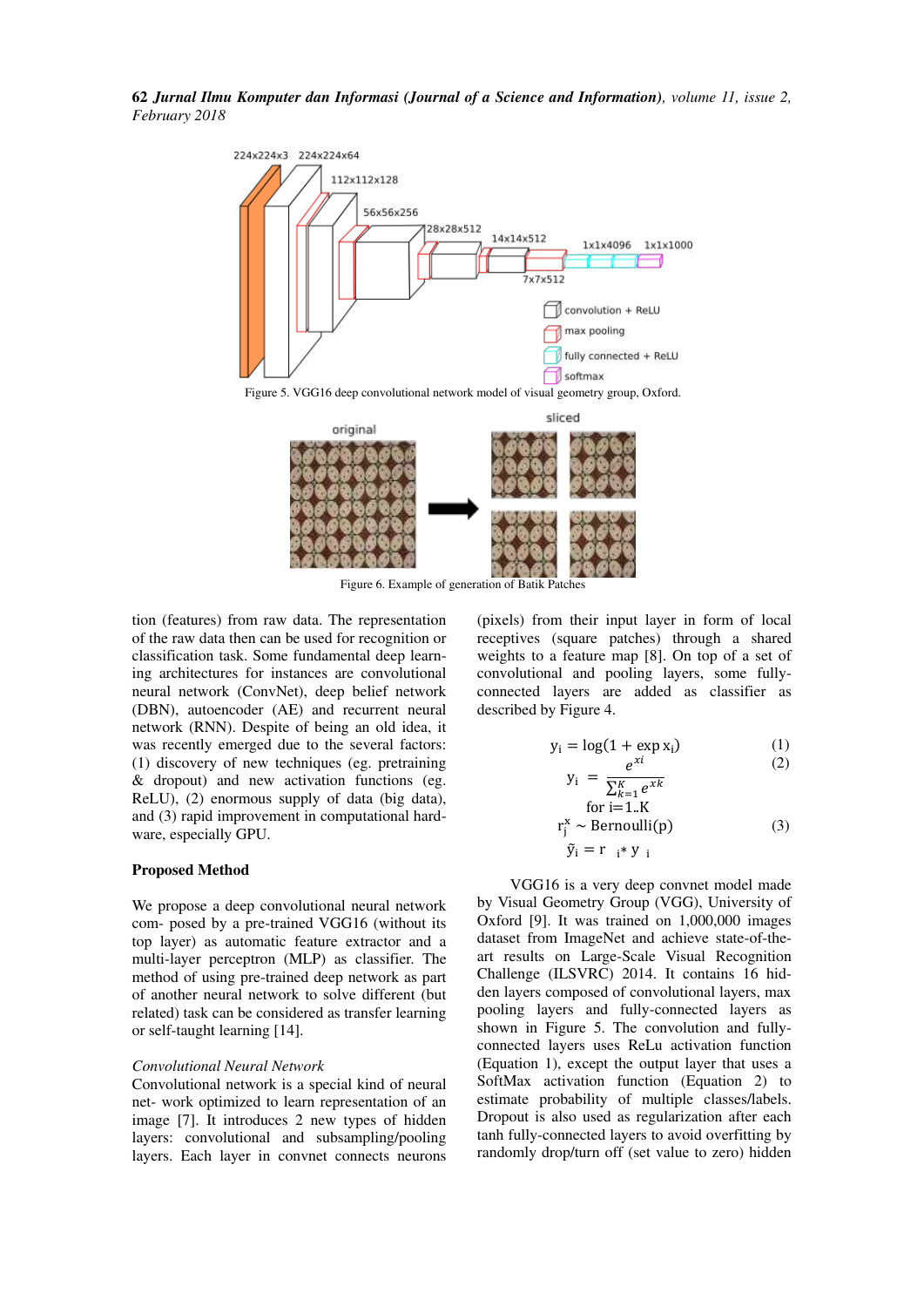|                                                 |                             | TABEL <sub>1</sub> |       |         |  |  |  |
|-------------------------------------------------|-----------------------------|--------------------|-------|---------|--|--|--|
| MODELS ACCURACY COMPARISON ON ROTATED TEST DATA |                             |                    |       |         |  |  |  |
| Model                                           | <b>Accuracy on Rotation</b> |                    |       |         |  |  |  |
|                                                 | 90                          | 180                | 270   | Average |  |  |  |
| <b>SIFT</b>                                     | 98.28                       | 97.34              | 95.74 | 96.45   |  |  |  |
| LogReg                                          |                             |                    |       |         |  |  |  |
| <b>SURF</b>                                     | 96.81                       | 96.81              | 96.28 | 96.63   |  |  |  |
| MLP                                             |                             |                    |       |         |  |  |  |
| VGG16                                           | 88.30                       | 96.28              | 90.96 | 91.84   |  |  |  |
| MLP                                             |                             |                    |       |         |  |  |  |

|                                                |                     | TABEL <sub>2</sub> |       |         |  |  |  |
|------------------------------------------------|---------------------|--------------------|-------|---------|--|--|--|
| MODELS ACCURACY COMPARISON ON SCALED TEST DATA |                     |                    |       |         |  |  |  |
| Model                                          | Accuracy on Zoom-In |                    |       |         |  |  |  |
|                                                | $10\%$              | 30%                | 50%   | Average |  |  |  |
| <b>SIFT</b>                                    | 98.40               | 93.62              | 89.89 | 93.97   |  |  |  |
| LogReg                                         |                     |                    |       |         |  |  |  |
| <b>SURF</b>                                    | 93.62               | 87.23              | 79.79 | 86.88   |  |  |  |
| MLP                                            |                     |                    |       |         |  |  |  |
| VGG16                                          | 96.28               | 88.83              | 81.91 | 89.01   |  |  |  |
| MLP                                            |                     |                    |       |         |  |  |  |

nodes (Equation 3) [15].

### *Transfer Learning*

Deep neural networks usually require a lot of training data to learn the representation of the data. In case there is not enough training data, there are several techniques to help neural networks model learns data representation using small training data. One of the technique is transferring knowledge of another pre-trained neural network model to our model. This technique is known as transfer learning or self- taught learning [14].

Our proposed model uses transferred knowledge (layer weights) from pre-trained VGG16 model (provided by deep learning framework Keras<sup>1</sup>) which was pre-trained using 1,000,000 images dataset from ImageNet. Intermediate outputs of VGG16 can be used to extract generic features for any image classifier [13]. Therefore, even though VGG16 was not designed to classify Batik patterns, it should be able to extract useful generic features from Batik images which can be used further for classification.

Compared to SIFT/SURF BoW, using pretrained VGG16 allows us to reduce time needed to extract features because no training required for the feature extractor. Moreover, since our proposed model is based on neural network, execution time may also be reduced significantly by utilizing GPU parallelization.

To improve comprehension and reproducebility, the proposed model and experiment codes are also available in public online code repository<sup>2</sup> . This research also utilizes opensource TensorFlow-backed Keras as deep learning framework and scikit-learn<sup>3</sup> library for classification and evaluation to reduce amount of codes written so they can be easily studied further.

#### *Experiments*

To measure the performance of our model, we trained our model and compared it with SIFT and SURF based models.

 The dataset used in the experiments originally comes from Machine Learning and Computer Vision (MLCV) Lab, Faculty of Computer Science, University of Indonesia. The original dataset consists of 603 Batik photos  $(\pm 78.3 \text{ MB})$  gathered from various sources thus having different size, quality and view angle. But based on the previous research, this dataset is expanded by equally slicing each image to four patches (Figure 6) for better accuracy [12]. Hence, the dataset used in the experiments contains 2,092 images (patches) of five classes: Ceplok (504 images), Kawung (368 images), Lereng (220 images), Nitik (428 images), Parang (572 images).

 In the first experiment, the objectives are to compare our performance of SIFT, SURF and VGG16 extractors on the dataset by using the result to train and test six different classifiers: Logistic Regression, Support Vector Machine (RBF Kernel), Multi-Layer Perceptron (1 ReLU hidden layer, 100 nodes), Decision Tree, Gradient Boosting and Random Forest. The dataset is minimally preprocessed by converting each image to grayscale before processed by three extractors: (1) SIFT BoW extracts 2800 features, (2) SURF BoW extracts 2800 features, and (3) VGG16 extracts 512 features.

 While, VGG16 extractor does not require any training because pre-trained model (weights) are used, the SIFT and SURF features extractors are trained using the best methods (achieving highest accuracy) described in previous research [3] (illustrated in Figure 7): (1) Image descriptors were extracted according to their feature extractor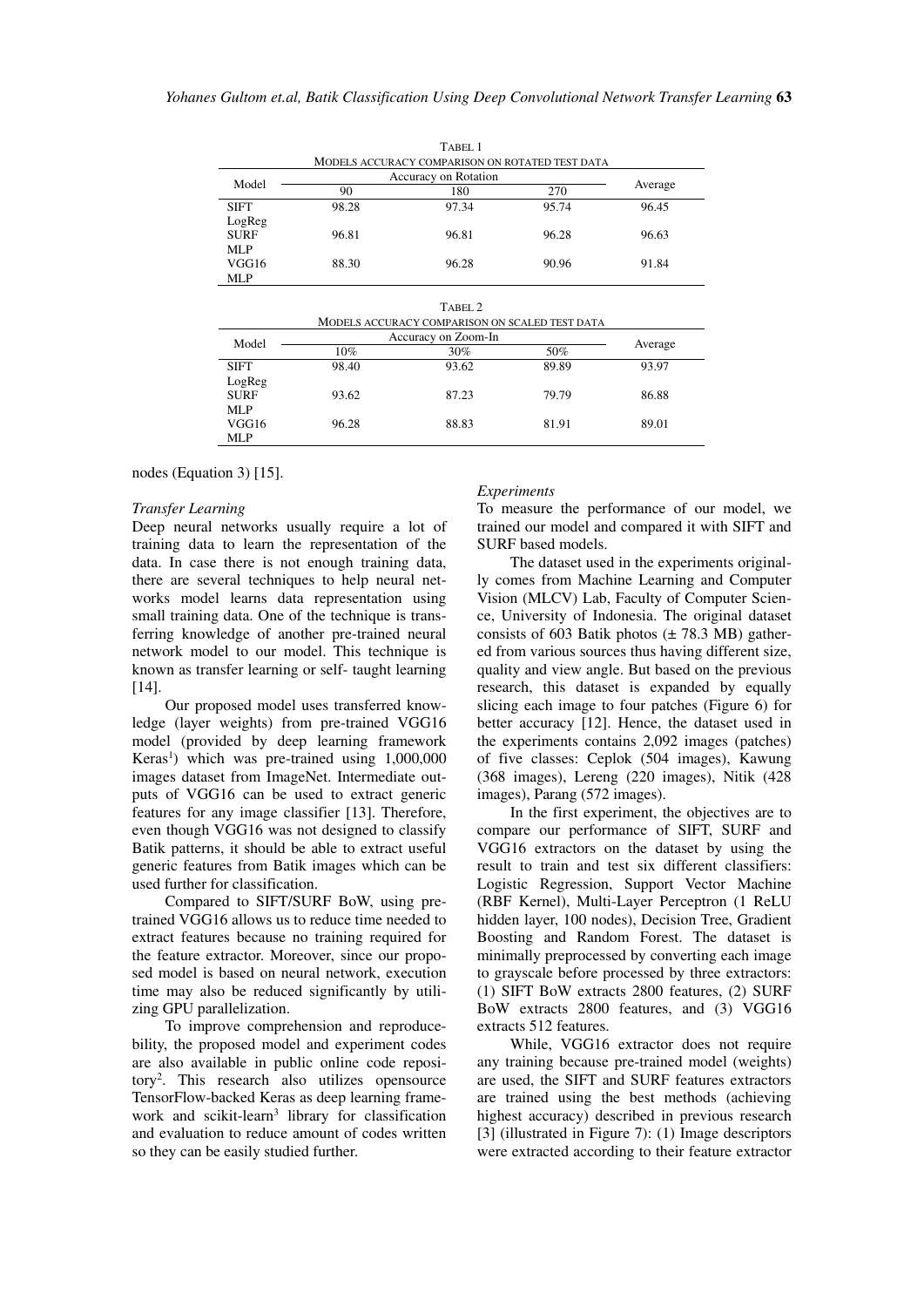**64** *Jurnal Ilmu Komputer dan Informasi (Journal of a Science and Information), volume 11, issue 2, February 2018* 



**Extract Descrip** Build Dictionary/Vocabulary (clustering) Bag of Words Figure 7. SIFT for building Bag of Words visual vocabularies.

#### **Batik Classification Accuracy**

#### SURF DTree SIFT DTree VGG16 DTree SURF RF SIFT RF VGG16 RF SURF GBoost VGG16 SVM SIFT GBoost SIFT SVM VGG16 GBoost SURF SVM VGG16 LogReg SURF MLP SURF LogReg SIFT MLP SIFT LogReg VGG16 MLP  $\circ$ 10 20 50 60 70 80 100 30 40 90 Accuracy



Figure 8. Model accuracy comparison

(SIFT or SURF), (2) Descriptors were clustered to 2800 clusters using K-Means to get visual vocabularies for BoW, and (3) Those 2800 visual vocalbularies then used to compute BoW features from SIFT/SURF image descriptors to produce 2800 features.

 In the first experiment, each extracted feature is used to trains and tests six different classifiers mentioned above using 10 folds cross validation. So effectively, each classifier is trained

using 1,883 images and tested using 209 images 10 times. The results are averaged and then compared to see which combination of extractor and classifier performs the best.

 The best combinations of each three extractors from first experiment are tested for their capability to handle invariance dilemma in the second experiment. There are three steps of experiments. First step is each combinations of the best extractors-classifiers are trained using 2,092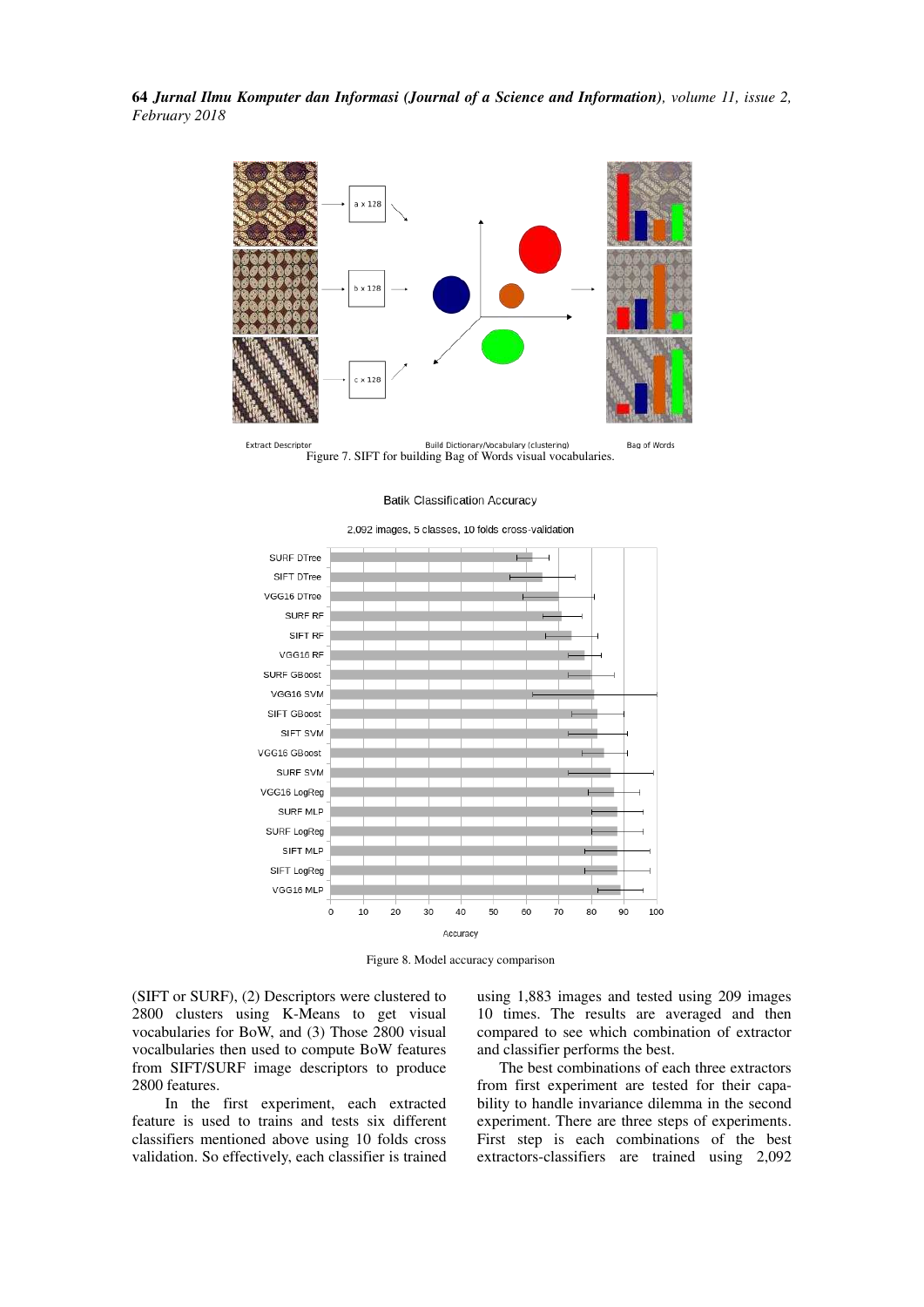images (without any transformation). Second step is a subset of 193 images are randomly chosen from dataset and transformed to six test datasets by applying six transformations: (1) 90 degrees rotation, (2) 180 degrees rotation, (3) 270 degrees rotation, (4) 10% zoom-in 1.1 scale, (5) 30% zoom-in 1.3 scale, and (6) 50% zoom-in 1.5 scale. The last step is each combinations of the extractors-classifiers are tested against those six transformed test datasets.

 All experiments were conducted using Intel Core i7 5960X CPU, 66 GB RAM, NVIDIA GTX 980 4GB GPU, 240GB SSD, Debian 8 OS. The VGG16 extractor runs on GPU to reduce the execution time but the result should not be different than running it on CPU.

# 3. **Results and Analysis**

In the first experiment, the proposed model (VGG16 MLP), achieved slightly better (1%) accuracy and less deviation than the best SIFT and SURF models (SIFT LogReg and SURF MLP) as shown by chart in Figure 8. The average accuracy achieved by the proposed model is also  $\pm 8\%$ better than Stacked-Autoencoder [12] that used dataset from same origin.

 On general, the result also shows that VGG16 extractor performs as well as SIFT and SURF extractors despite of fewer features dimension (512 features against 2,800 features). Since VGG16 extractor does not require training, it is more efficient than SIFT/SURF BoW extractor. On top of that, neural network models such as VGG16 are known to run parallelly in GPU [16] to make it event more efficient.

It is also shown that decision-tree-based classifiers (Decision Tree, Random Forest and Gradient Boosting) generally achieve lower accuracy compared to non decision tree classifiers. Only SIFT Gradient Boosting and VGG Gradient Boosting which outperform SVM classifiers. This shows that the extracted features do not have nominal scale which is usually suitable with decision tree-based classifiers. Meanwhile, SVM, which represents non-linear classifier, is outperformed by logistic regression and single layer ReLU MLP that represent linear classifier. This result shows that the features extracted by SIFT, SURF and VGG16 are not linearly separable.

In the second experiment, the proposed model (VGG16 MLP) shows slightly less accurate results compared to SIFT and SURF models. For rotated and zoomed-in datasets, SIFT model is ±5% better than VGG16 model. While SURF model is ±5% better than VGG16 only on rotated datasets but  $\pm 3\%$  worse than it. Despite of that, the accuracies of the proposed model are generally high (above 80%) and much better than selftrained Stacked-Autoencoder from previous research [12]. This shows that pre-trained VGG16 is able to handle invariance dilemma in Batik images almost as good as SIFT and SURF extractor.

# 4. **Conclusion**

Based on the experiment results and analysis, there are several points can be concluded: Pretrained VGG16 extractor with MLP classi- fier slightly outperformed SIFT and SURF based models in term of accuracy for non-trans-formed dataset. Despite of not performing as good as SIFT and SURF models on transformed data-sets, it still achieves relatively high accuracy. This confirms that automatic feature extraction using pre-trained convolutional are able to handle transformation invariant features such as Batik motifs as good as SIFT and SURF as also concluded by related research [13].

 Pre-trained VGG16 extractor is more efficient than SIFT and SURF bag of words (BoW) because it does not require any form of data fitting or training with Batik dataset. Meanwhile, SIFT/ SURF requires clustering of Batik SIFT/SURF descriptors in order to build visual vocabularies. On top of that, VGG16 extractor can be run parallely on GPU to further reduce execution time.

 Features extracted by VGG16, SIFT and SURF do not scale like nominal data and are linearly separable. Hence, decision-tree-based (ID3, Gradient Boosting and Random Forest) and non-linear classifiers perform less accurate compared to linear classifiers (Logistic Regression and single hidden layer MLP).

 There are also some aspects that can be explored to improve the research further: VGG16 is not the only pre-trained deep learning model available. So further research needs to compare performance of other pre-trained models such as VGG19 [9], Xception [17], ResNet50 [18] .etc on Batik datasets.

 As majority of the data are mixed-motif Batik, each images should be classified to multiple classes at the same time (eg. Parang and Kawung). So current dataset should be relabeled to show the multi-label information of each Batik images.

 Certain images in dataset often overlap each other (eg. Parang and Lereng motifs). This condition often confuses classifier during training and causes less accurate generalization. Therefore better (stricter) data labeling may further increase the accuracy of classification models.

 Due to the various sources of data, the quality (resolution, noise, watermarks .etc) of the